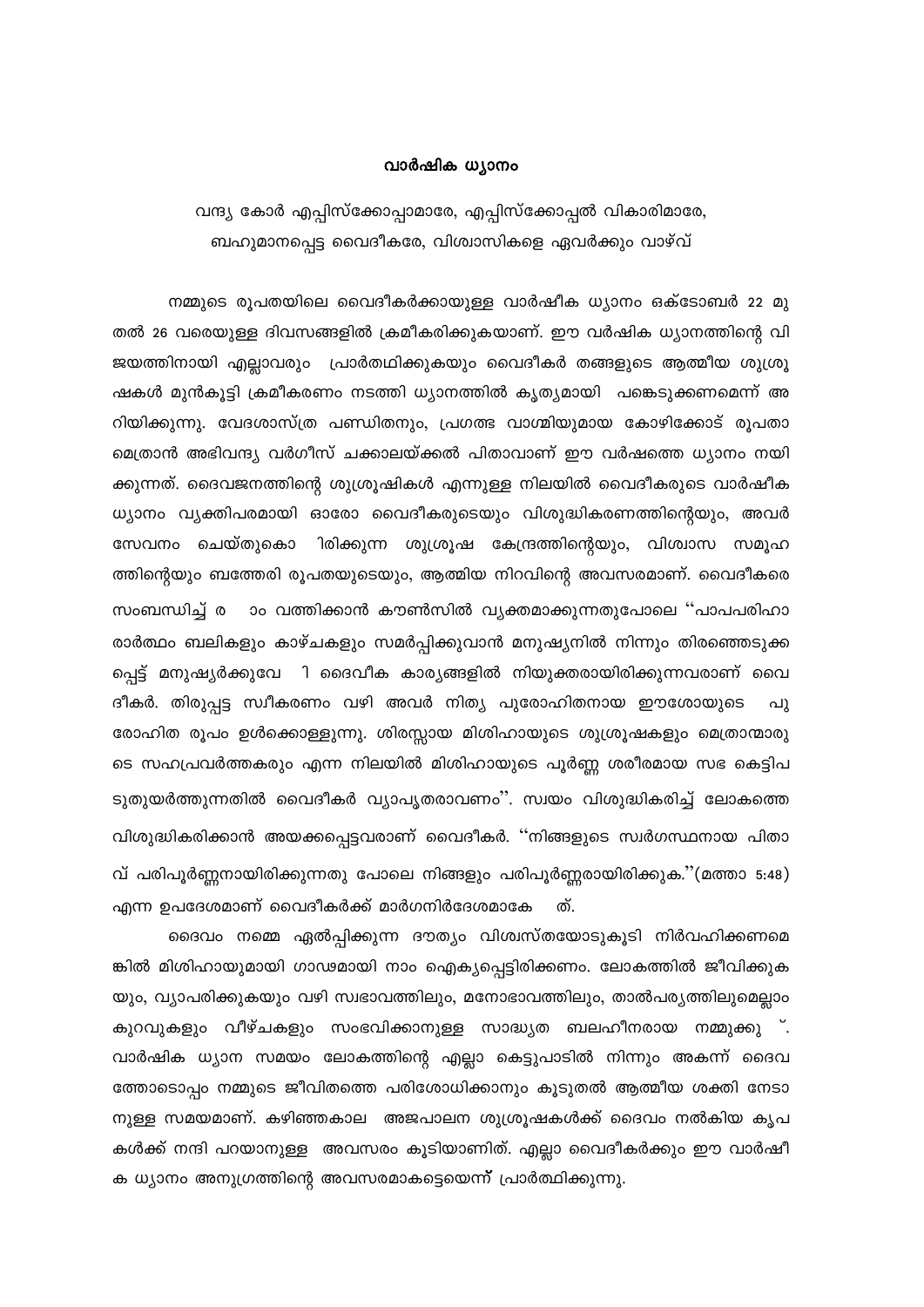രൂപതയിൽ സേവനം അനുഷ്ഠിക്കുന്ന എല്ലാ വൈദീകരും വാർഷീക ധ്യാന ത്തിൽ പങ്കുചേരണം എന്നത് വൈദീകരുടെ കാനോനിക ഉത്തരവാദിത്വമായതിനാൽ, എല്ലാ വൈദീകരും അത് ദൈവീകമായി കാത്ത് പാലിക്കണമെന്ന് താത്പര്യപ്പെടുന്നു. അത് കൊ ് നമ്മുടെ രൂപതയിലെ എല്ലാ വൈദീകരും ഒക്ടോബർ 22 മുതൽ 26 വരെയു ള്ള ദിവസങ്ങളിൽ വാളവയൽ ശാന്തിധാര ആശ്രമത്തിൽ വെച്ച് നടത്തപ്പെടുന്ന വാർഷീ ക ധ്യാനത്തിൽ സംബന്ധിക്കണം. ഏതെങ്കിലും കാരണത്താൽ(രോഗം) ധ്യാനത്തിന് വ രാൻ പറ്റാത്തവർ രൂപതാദ്ധ്യക്ഷകനെ മുൻകൂട്ടി വിവരം എഴുതി അറിയിച്ച് അനുവാദം വാങ്ങിയിരിക്കേ താണ്. ആരോഗൃപരമായ കാരണങ്ങൾ ഒഴികെ മറ്റ് കാരണങ്ങൾ കൊ ് ധ്യാനത്തിൽ നിന്ന് മാറി നിൽക്കുവാൻ ആർക്കും അനുവാദമില്ലെന്ന് സ്നേഹ പൂർവ്വം അറിയിക്കുന്നു. എല്ലാവരും ഒന്നിച്ച് പ്രാർത്ഥിക്കുന്നതിനും, ധ്യാനിക്കുന്നതിനും, വി. കുർബാനയർപ്പിക്കുന്നതിനും കിട്ടുന്ന ഈ ദിവസങ്ങൾ നമ്മുടെ സ്നേഹവും, ഐ കൃവും, കൂട്ടായ്മയും സഭാത്മകതയും വളർത്താൻ സഹായകമാകും. എല്ലാവരും ധ്യാന സമയം മുഴുവൻ ധ്യാനകേന്രത്തിൽ താമസ്സിച്ച് ധ്യാനിക്കണം. ഈ കൽപന ലഭിക്കുന്ന ദിവസം മുതൽ തന്നെ എല്ലാവരും ധ്യാനത്തിന്റെ വിജയത്തിനായി പ്രാർത്ഥിച്ച് ഒരു ങ്ങണം. ധ്യാനത്തെപ്പറ്റി ഇടവകയിലും ഇതര ശുശ്രൂഷ കേന്ദ്രങ്ങളിലും മുൻകൂട്ടി അറിയി ക്കുകയും വിശ്വാസികളുടെ പ്രാർത്ഥന അഭ്യർത്ഥിക്കുകയും വേണം.

പ്രിയ സഹോദരി സഹോദരങ്ങളെ, നമ്മുടെ രൂപതയിലെ എല്ലാ വൈദീകരും ധ്യാ നത്തിലായിരിക്കുന്ന ദിവസങ്ങളിൽ നിങ്ങൾ എല്ലാവരും വൈദീകർക്ക് വേ ി പ്രാർത്ഥി ക്കണമെന്ന് ഓർമ്മിക്കുന്നു. വൈദീകരുടെ ശുശ്രൂഷകൾ അനുഗ്രഹദായകമായി തീരണ മെങ്കിൽ ദൈവജനത്തിന്റെയും, സമർപ്പിതരുടെയും പ്രാർത്ഥന അവർക്ക് എന്നും ലഭി ക്കണം. ധ്യാന ദിവസങ്ങളിൽ നമ്മുടെ കുടുംബത്തിലെയും സന്യാസഭവനങ്ങളിലെയും പ്രാർത്ഥനാസമയത്ത് വൈദീകരെ പ്രത്യേകം ഓർക്കാം. വൈദീകർ നിങ്ങൾക്ക് വേ ിയും പ്രാർത്ഥിക്കുന്നതാണ്. ധ്യാനത്തിന് വരുമ്പോൾ പരിശുദ്ധ കുർബാനയ്ക്കുള്ള തി രുവസ്ത്രങ്ങൾ, തക്സ, വി. ഗ്രന്ഥം, യാമപ്രാർത്ഥ പുസ്തകങ്ങൾ, കുർബാന കണക്ക് ബുക്ക് എന്നിവ കരുതേ താണ്. ധ്യാന സമയത്ത് രൂപതാദ്ധ്യക്ഷനെ ക<sup>്</sup> പാസ്റ്റൽ ശു ശ്രൂഷയ്ക്ക് മാർഗനിർദേശങ്ങൾ സ്വീകരിക്കാവുന്നതാണ്. നമ്മുടെ സഭയുടെ അസംബ്ലി യുടെ ഒരുക്കത്തിന്റെ ഭാഗമായി ആഗസ്റ്റ് 27 ാം തിയതി അരമനയിൽ വച്ച് വൈദാക സ മ്മേളനം ക്രമികരിക്കുന്നതാണ്. എല്ലാ വൈദീകരും പ്രസ്തുത സമ്മേനത്തിൽ പങ്കെടു ക്കേ താണ്. ബഹു. സെബാസ്റ്റ്യൻ ഇടയത്ത് അച്ചൻ അക്കാര്യം അറിയിച്ചിട്ടുെ ന്ന് ക രുതുന്നു.